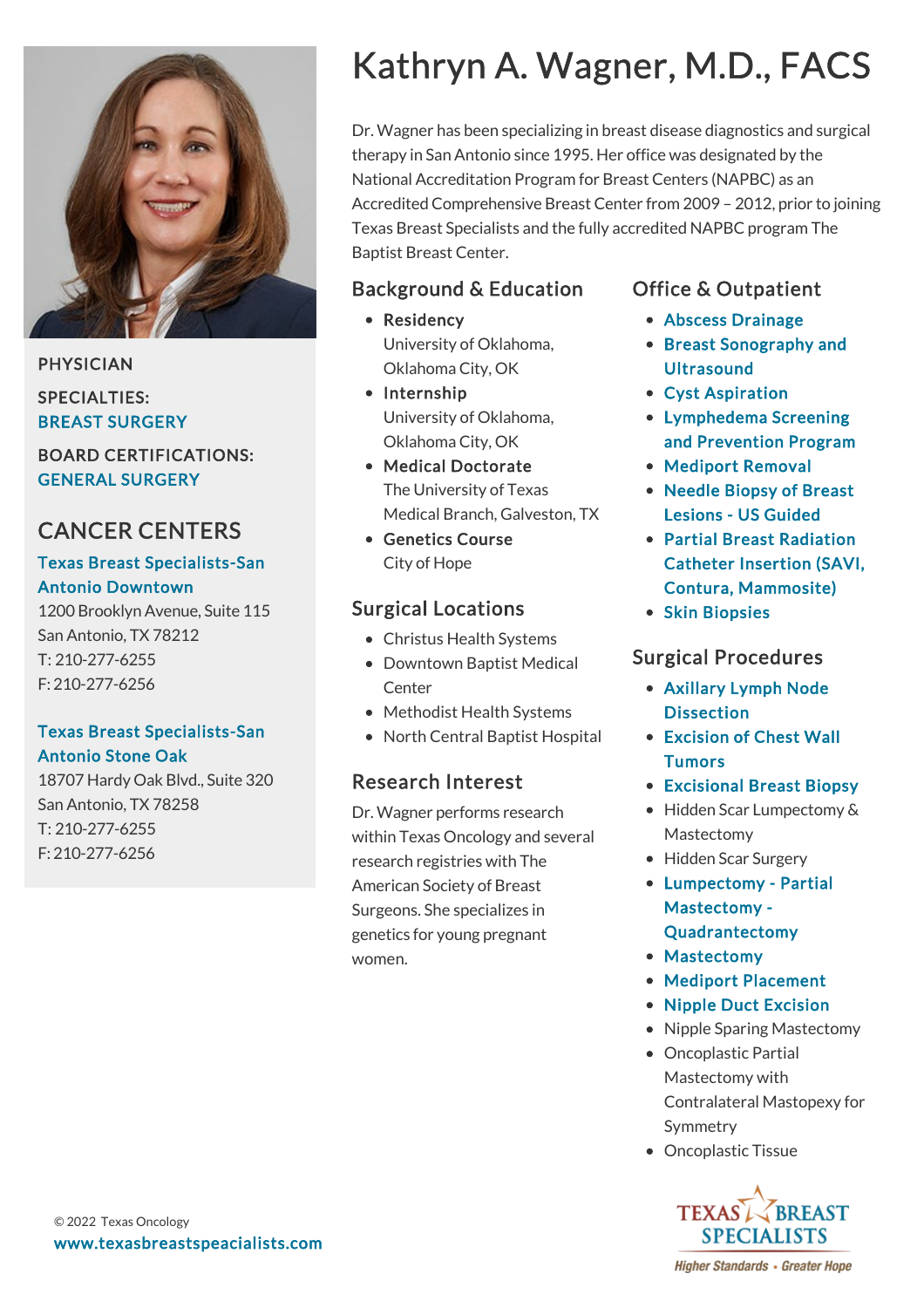## Surgical Procedures

Rearrangement

- Radical Excision of [Metastatic Lesions](https://www.texasbreastspecialists.com/procedures-services/surgical-procedures/radical-excision-of-metastatic-lesions)
- [Reconstructive Surgery](https://www.texasbreastspecialists.com/procedures-services/surgical-procedures/reconstructive-surgery)
- [Sentinel Lymph Node](https://www.texasbreastspecialists.com/procedures-services/surgical-procedures/sentinel-lymph-node-biopsy) Biopsy

#### Accolades & Memberships

Dr. Wagner is a diplomat of the American Board of Surgery – board certified in General Surgery and fellow of the American College of Surgeons. She is cochair Master of Surgery work group of the American Society of Breast Surgeons, co-chair of the Working Group: Mastery of Breast Surgery and a member of the National Consortium of Breast Centers.

Dr. Wagner is affiliated with two National Accreditation Programs for Breast Centers (NAPBC): Baptist Breast Center and Methodist Breast Center. She is certified in diagnostic ultrasound by the American Society of Breast Surgeons which is recognized by the American College of Radiology. She received multiple awards for Best Doctor in San Antonio Medicine and for many years has been awarded Super Doctor in Texas Monthly.

#### Breast Cancer Surgery **Certificate**

- American Board of Surgery Board Certified in General Surgery
- American Society of Breast Surgeons Ultrasound **Certification**
- Hidden Scar Certificate of